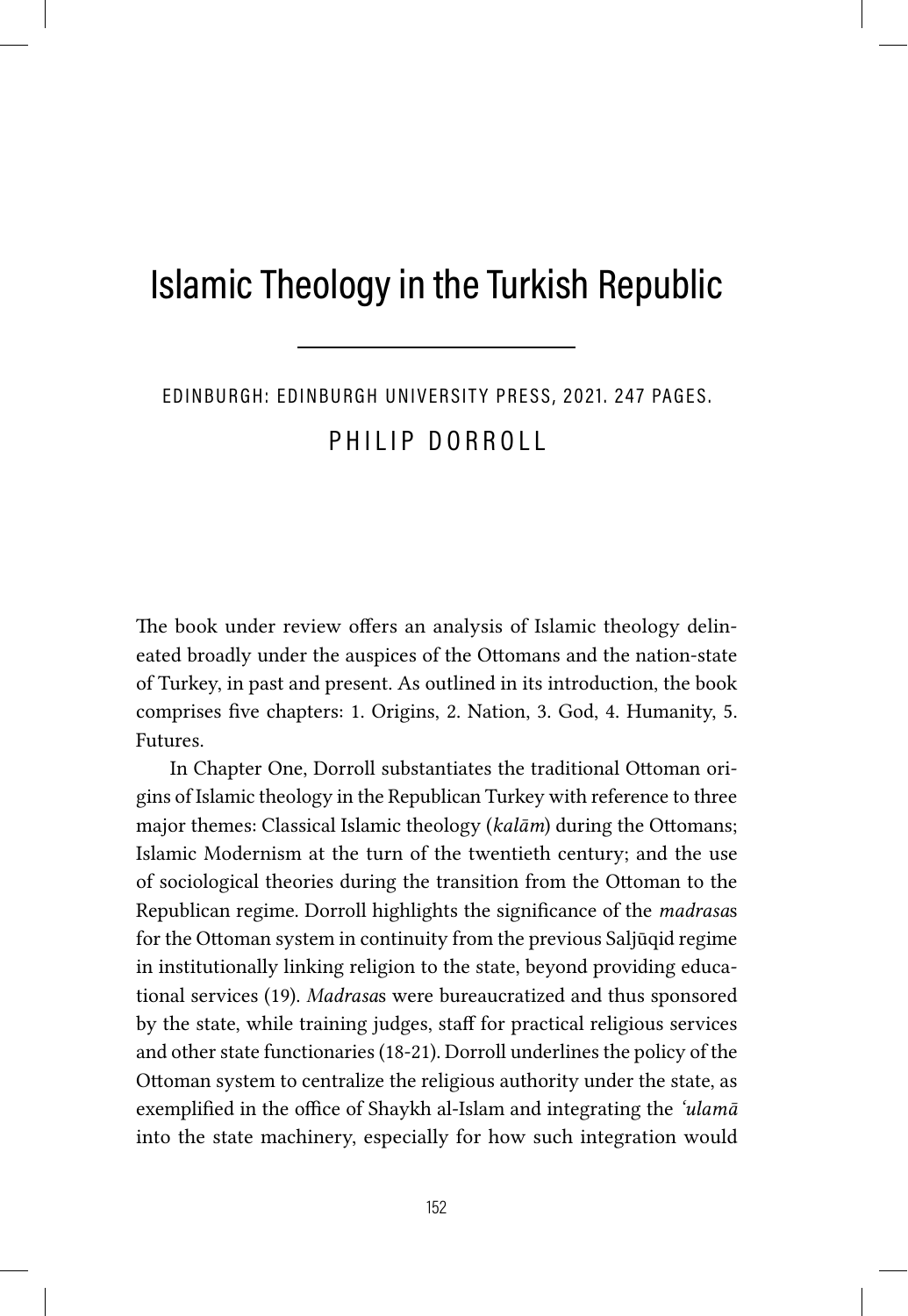render the state an unprecedented sacrality (20-22). He provides extensive information about the rise of *madrasa*s, the significance of their curricula and dominant theological textbooks, while establishing how the Ottoman Sunni theology developed at *madrasas* under the auspices of the state during the fifteenth and sixteenth centuries. Dorroll then analyzes modernist theological interpretations during the late Ottoman and early Republican periods of Turkey in the broad context of Islamic modernism. He provides a detailed survey of intellectual debates in Islamic modernism during the decline of the Ottoman Empire through the years of the First World War to the early decades of the Republican Turkey. Thus he establishes a continuity from the Ottoman *madrasa*s to modern university departments, with particular focus upon the Faculty of Divinity of Ankara University and its historical trajectory from Ottoman Sunni theology to what he calls modern Turkish theology.

In Chapter Two, Dorroll focuses mainly on the correlation between Turkish nationalism and Turkish theology, following on the previous chapter's account of late Ottoman Islamic modernism. In both cases, the French Revolution enhances the motivation for theological re-interpretations in modern national contexts (57). Among other scholars, the Ottoman Shaykh al-Islam Musa Kazım (1858/59-1920), İsmail Hakkı İzmirli (1869-1946), and Elmalılı Hamdi Yazır (1878-1942) are given generous coverage as advocates for liberty, equality, and justice as common values for both the nation and the religion.

Dorroll duly underlines the significance of Said Nursi (1877-1960) in his endeavors to combat materialism in favor of reinforcing Islamic belief (*īmān*), albeit without overtly challenging the secularist paradigm of the state. Dorroll compares Nursi with Izmirli, as both scholars were against materialistic philosophies. He notes that Nursi, unlike Izmirli, was not a member of the Ottoman Istanbul elite; he spent the bulk of his life disseminating his theological messages in informal study circles and promoting educational reforms in various provinces of the Ottoman Empire (71). However, Dorroll does not deal with Nursi's Shāfi'ite origin, which could have led the way to a comparative analysis of Shafi'ite-Ash'arite Sunnī theological discourses in the context of the madrasas of the predominantly Shafi'ite Eastern Anatolian provinces of the Ottoman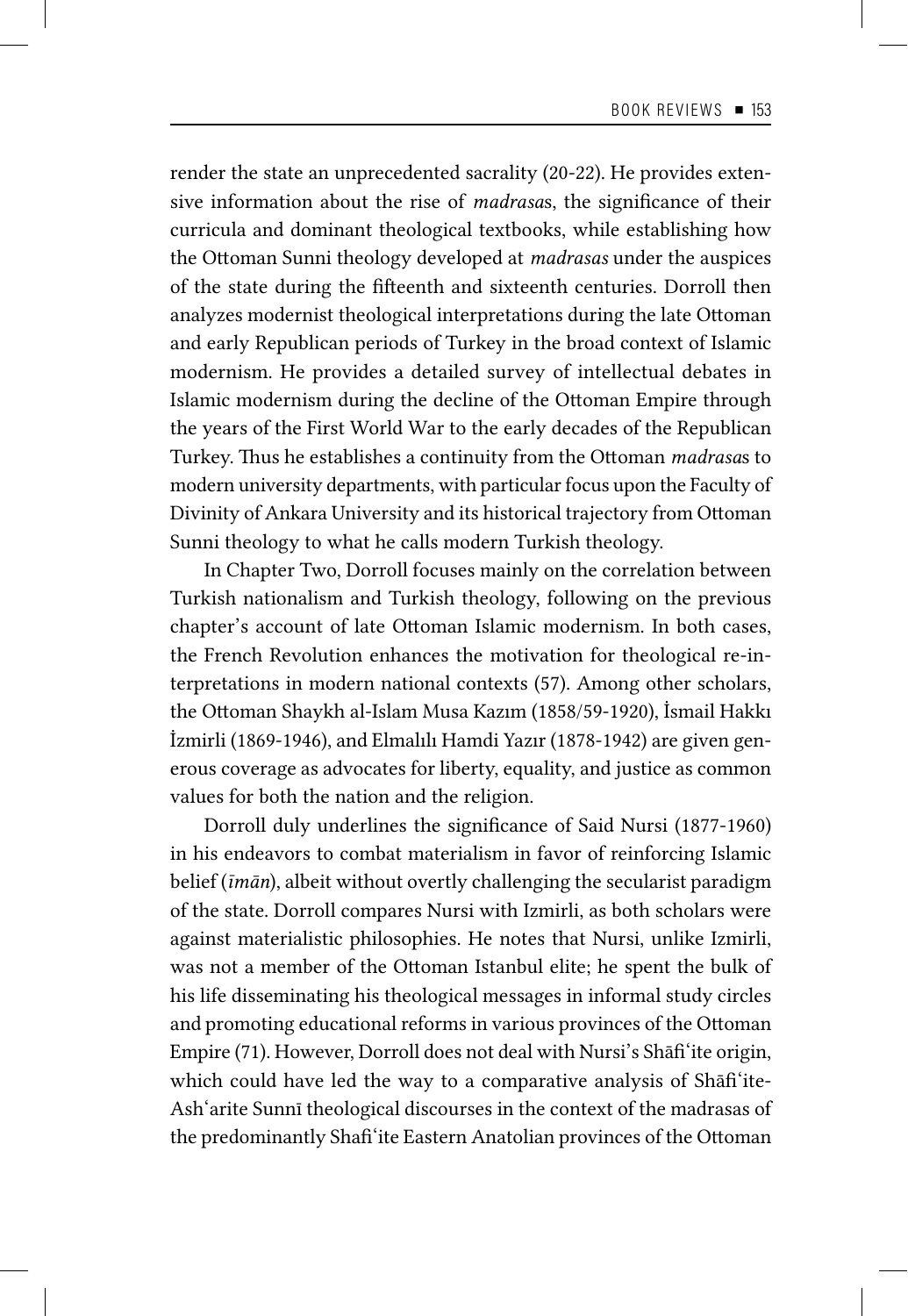Empire, where he was raised, educated, and called for the implementation of his rejected educational reform project (*madrasat al-zahrā*).

Meanwhile, Dorroll quite rightly highlights that the ideology of Turkish nationalism stimulated intellectual interest to enhance the interpretation of Islamic theology based upon the "moderate rationalist" Maturīdī theological school. Indeed, its famous eponym, the classical Transoxanian theologian, Abu Mansur al-Maturīdī (d. 944), has an immensely significant place in Islamic theology in both the Ottoman and the Republican eras of Turkey. His *Kitāb al-Tawḥīd* and *Ta᾽wīlāt al-Qur᾽ān* were both recently published in Turkish translation by modern Turkish academics. Dorroll states the Turkish nationalists' interest in Maturidism as follows: "Because al-Maturīdī came to be understood as a part of Turkish national heritage, this enabled the retrieval and revival of his theology in the Turkish Republican context" (64). In fact, the creation of the Diyanet offices was essentially in a *de facto* continuity with the Ottoman office of Shaykh al-Islām, which had followed a Maturidi-Hanafi theological line for centuries. In time, the popularity of Maturidi theology has advanced beyond the interest of academics to the extent that columnists like the late Gündüz Aktan and Taha Akyol (known for their former affiliations to the far-right Nationalist Action Party) could proclaim the exemplary harmony between the nature of the Turks and Maturidi theology (see Aktan, *Radikal*, 12 October 2004 & Akyol, *Milliyet*, 10 July 2007).

In Chapter Three, Dorroll highlights the leading role of Izmirli and Bekir Topaloğlu (1932-2016) in the academic study of Islamic theology (*kalām*) in Turkey. This chapter focuses on the relationship between unchangeable eternal truth and changeable worldly contexts.

In Chapter Four, Dorroll rightly focuses on Hüseyin Atay's argument for the correlation of reason and revelation (126). Atay, an emeritus professor and a leading academic in theological studies from Ankara University's Faculty of Divinity, puts a great emphasis upon human reason in harmony with divine revelation. As a leading rationalist theologian, Atay focuses upon the Qur'an while being critical of traditional historical systematic theological interpretations, which he deems not justifiable through human reasoning (125). Atay, as rightly interpreted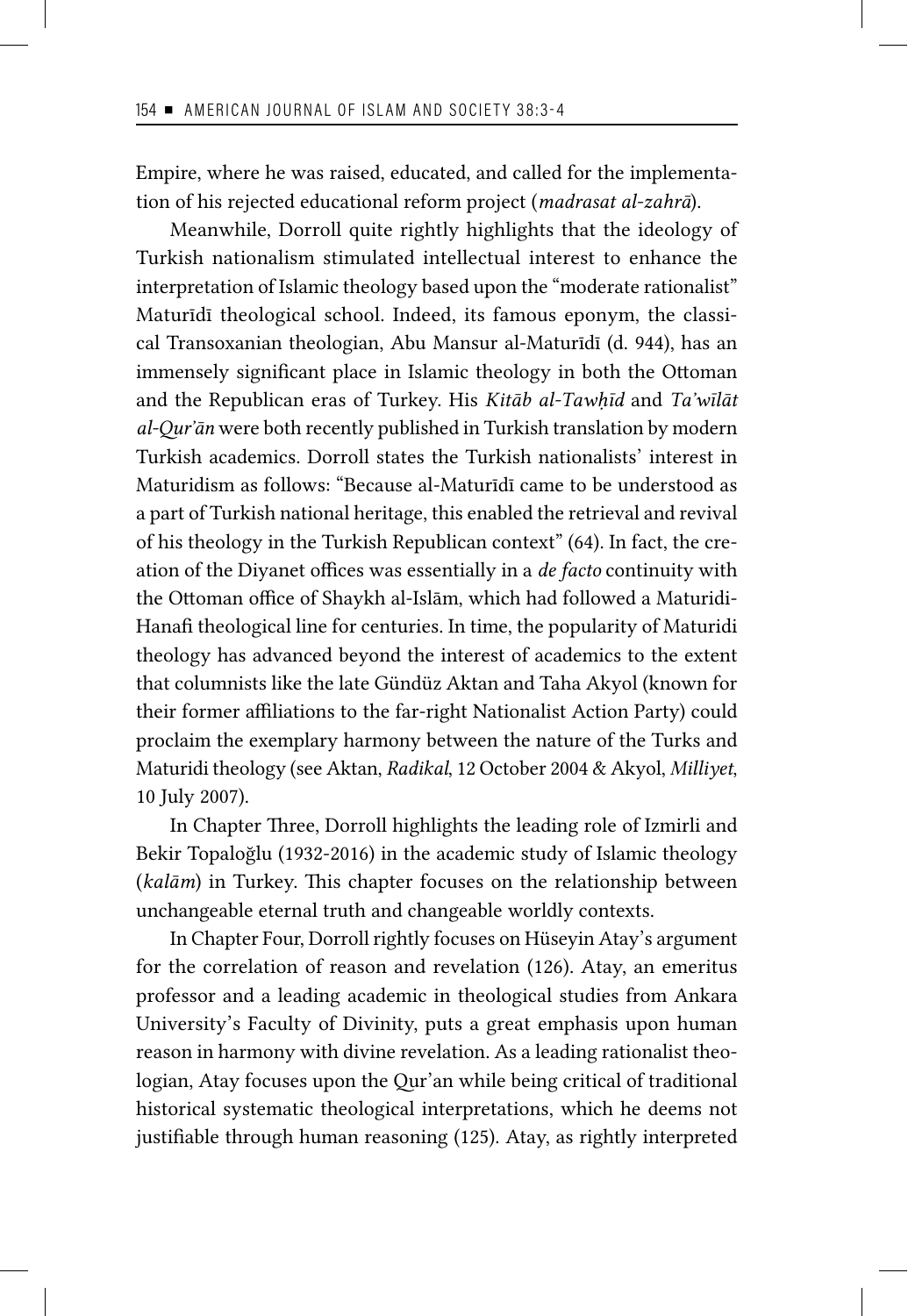by Dorroll, "argues for the use of independent reason connected with revealed religious principles as the key to elaborating a modern Islamic theological framework in Turkey" (125). Indeed, Atay persistently advocates for the use of reason in interpretation of Qur'anic theological principles and practical legal rulings.

In Chapter Five, Dorroll covers the impact of state power on the development and future opportunities of theology in Turkey. He compares the potential of Kemalism to that of the Justice and Development Party's rule over the past two decades (165). Dorroll pinpoints the crucial influence of the state in shaping theological discourses through the presently over a hundred Faculties of Divinity/Islamic Studies at Turkish universities and practical religious services through Diyanet, which administers roughly over ninety thousand officially registered mosques. He notes, for instance, that "in the Turkish Republic religion has always been subject to close state supervision under the principle of laiklik, or Turkish laicism," which he glosses further as the "particularly strong version of secularism … whereby the state retains the right to approve and supervise all formal religious institutions and organizations in the country" (166). In turn, this means that "Religious discourses such as theology are therefore seen by the Turkish state as legitimate objects of control," not just in the present but indeed "throughout the history of the Turkish Republic" (166).

In general, the book covers academic theological discourses from the Ottoman academic elite, predominantly from Ismail Hakki Izmirli, and then turns to the views of two leading academics of the second half of the twentieth century and the early twenty-first century (the Istanbulbased Bekir Topaloğlu and the Ankara-based Hüseyin Atay). The scope of the book is in a way demarcated by the official public line of Islamic theology (Hanafi-Maturidi discourses in the Ottoman and the Republican systems of Turkey). Over its course it turns covers certain issues causing tensions with regard to religion in national public contexts, such as the former prohibition of female students wearing headscarves on university campuses, particularly in the 1990s (177), gender inequalities, misogynistic discourses originating from theological interpretations of classical religious texts (147 ff.), and LGBTI+ related theological discussions (181